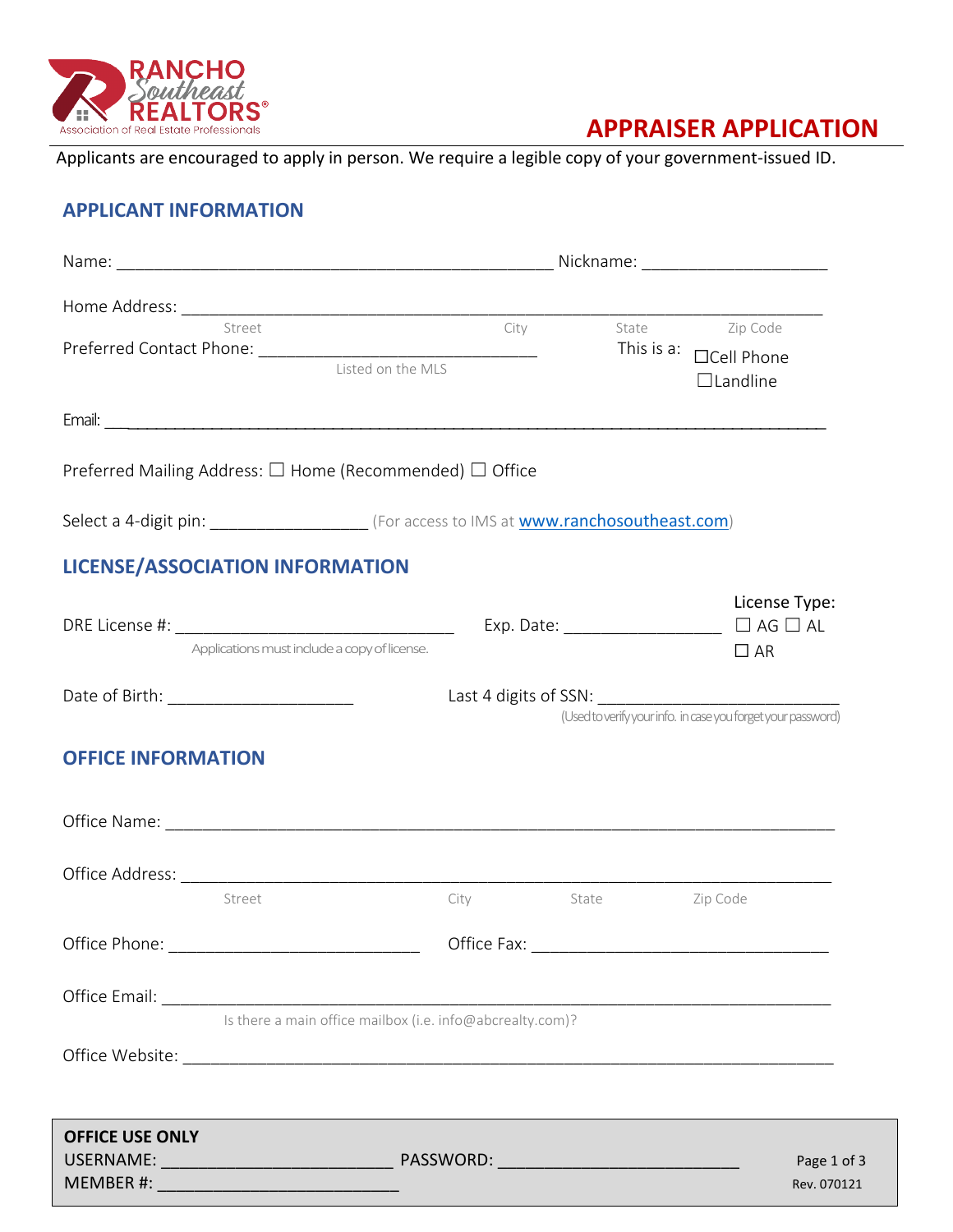## **PAYMENT INFORMATION**

| I authorize the Rancho Southeast REALTORS® to charge \$ | on my:                                                    |  |
|---------------------------------------------------------|-----------------------------------------------------------|--|
| I I VISA                                                | $\Box$ MasterCard $\Box$ American Express $\Box$ Discover |  |
| Card Number:                                            | CVV:                                                      |  |
| <b>Expiration Date:</b>                                 | Cardholder's Signature:                                   |  |

\_\_\_\_\_\_\_\_\_\_\_\_\_\_\_\_\_\_\_\_\_\_\_\_\_\_\_\_\_\_\_\_\_\_\_\_\_\_\_\_\_\_\_\_\_\_\_\_\_\_\_\_\_\_\_\_\_\_\_\_\_\_\_\_\_

## **REQUIRED ACKNOWLEDGMENTS**

A non-refundable processing fee will be assessed all applicants. This application provides access to the California Regional Multiple Listing Service (CRMLS) only, does not include Rancho Southeast REALTORS® membership benefits.

#### MLS Participation Agreement/Rules Acknowledgment

- I understand and agree that by becoming a subscriber to the MLS, I agree to abide by the MLS Rules & Regulations, including but not limited to the following:
	- o I agree not to use the MLS data for any purpose other than to market property or support market valuations or appraisals as specifically set forth in the rules.
	- O I agree not to reproduce any portion of the active listings except as provided in the MLS rules.
	- $\circ$  I agree not to download MLS data except as provided in the MLS rules.
	- o I agree not to allow anyone other than authorized participants, their subscribers and the clerical users as defined in the MLS rules to access any computer receiving MLS information. I agree not to transmit the information to any participants, subscribers and clerical users not authorized to access the system by the rules. I agree not to use MLS the to create another product except as may be used by the participate who downloaded the data in compliance with the MLS rules.
	- o I agree I will not give or sell my password to any person nor make it available to any person. I further understand that the California Penal Code and the United States Code prohibits unauthorized access to computer data bases. I agree not to allow such unauthorized access by use of either any of my equipment or pass codes.
	- o I understand that clerical users may be authorized to have limited access to the MLS for clerical support only. I understand that clerical users are not allowed to use the information in any way other than to provide such information to me. Persons performing any activities that require a real estate license are not eligible for this clerical user classification. I further understand that any violation by a clerical user employed by me, under contract with me or used by me is my responsibility and can result in discipline and ultimate termination of MLS services.
	- o The security of many homeowners in the area depends on the security of the lockbox system. I will not lend or make available my lockbox key to any person, even if an authorized MLS user. I further understand that the Association can incur costs in securing the system if I fail to take adequate measures to protect my key and lockbox and that I may be held responsible for these costs. Indemnification: Cardholder agrees to indemnify and hold the Rancho Southeast Association of REALTORS® and all of its respective officers, directors and employees harmless from any and all liability, obligations, or demands against them as a result of cardholder's loss or use of the card, including but not limited to, any and all liabilities, including attorney's fees, incurred by them as a result of damage or injury to premises or persons arising out of use by cardholder, or any other person, of the card.
	- o I understand and agree that the above statements are in addition to the MLS rules, to which I have also agreed. Violation of any MLS rule may result in discipline, fine and ultimate termination of the service. In addition to that, my actions may cause damage to RSAOR which owns the MLS and RSAOR may pursue its legal remedies against me to recover such damages.



P: (562) 860-5656 F: (562) 860-5536 Rev. 070121